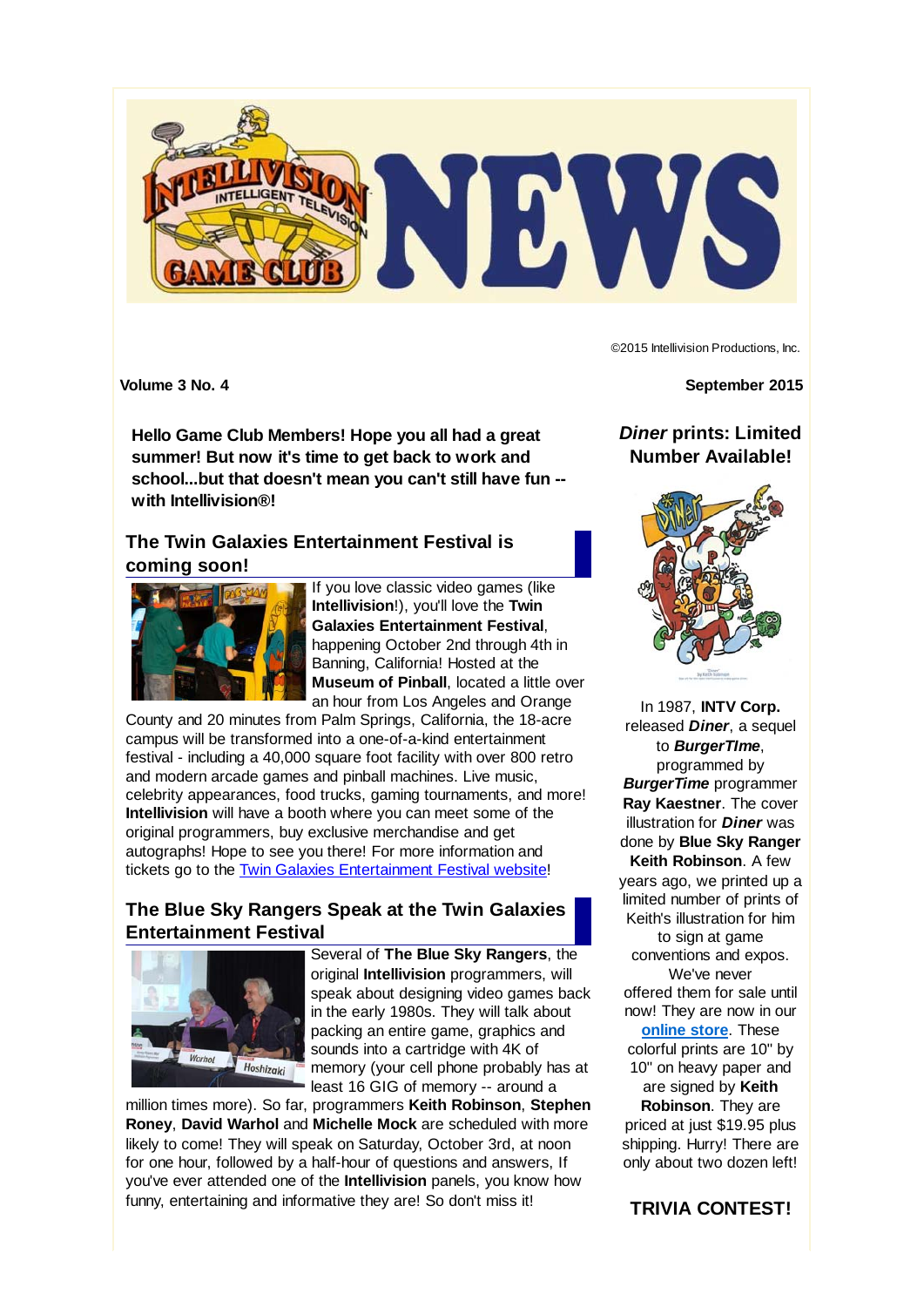# **Enter the Intellivision Decathlon and the Astrosmash Shootoff at the Twin Galaxies Festival!**



Think you have mad **Intellivision** skills? Here's your chance to prove it! On Friday at the **Twin Galaxies Entertainment Festival** compete in the **Intellivision Decathlon** and on Saturday in the **Astrosmash Shootoff**! Friday, four separate classic video game decathlons will be held including one made up of **Intellivision** games! In each

of the decathlons, competitors must rack up the most points they can on 10 different games -- 3 minutes per game! The 10 Intellivision games (selected by **Intellivision Productions, Inc.**) will be: *Astrosmash*, *Buzz Bombers*, *Night Stalker*, *Brickout*, *Pinball*, *Shark! Shark!, Space Armada*, *Thin Ice*, *Thunder Castle* and *Vectron*, all played on *Intellivision Flashbacks*. The 10 scores for each player will be added together to determine the winner. First prize wins \$1,250! The competition will run from 2pm to 6pm Friday, October 2nd and will be broadcast live by **Twin Galaxies**. Intellivision Productions, Inc. President, Blue Sky Ranger **Keith Robinson** will be on hand for the contest and broadcast! There will also be game decathlons on the **Atari 2600**, **Nintendo NES** and on classsic aracde machines! Visit the **Festival website** for more information. On Saturday in the **Intellivision** booth at 2pm until 6pm, we will hold our latest **Astrosmash Shootoff** (the first was in September 1982). Contestants will have five minutes of play each. The contestant with the highest peak score will win an autographed *Intellivision Flashback*!

## **From the files of The Blue Sky Rangers**



**From our Spring 1983 Newsletter:**

### **INTELLIVISION® IN THE CLASSROOM THE JIM KUHNMAN STORY**

**Jim Kuhnsman** is a severe behavior handicaps teacher at Westland High School in Columbus, Ohio. His classes

contain between 8-10 students, ranging in age from 14-17.

Knowing that his kids liked to play video games, Jim hit upon the idea of using a home video game system in the classroom as an incentive. His purpose was to motivate the students to do better in their studies as well as improve their behavior and attitude.

The first step was to decide on a video system and raise the money to buy it. "I looked at several games," Jim says, "and **lntellivision®** offered more personal involvement and challenge for my kids."

To raise money that first year, the students sold key chains on the school grounds to students and teachers. They bought an **lntellivision®** Master Component and some cartridges, while a local organization donated a color television set. Early this year, they held a second fund-raising event, selling bagels to buy additional cartridges.



In September 1982, **Mattel Electronics** held the first ever national video game competition: the **\$100,000 Astrosmash Shootoff**! Contestants across the country photographed their high scores off their TV screens and mailed them to **Mattel**. 72 finalists were flown to a Houston, Texas hotel for the **Shootoff**. Why was Houston chosen for the competition location?

Email your answer to trivia@intellivisionlives.com. Winner will be selected at random from all correct answers received before noon PDT September , 2015. An additional winner will be awarded to the first correct answer received. Both winners will receive a 10" by 10" print of the *Diner* cover art, autographed by the artist, Blue Sky Ranger **Keith Robinson**! Good luck!

#### **THE AUGUST TRIVIA CONTEST**

Last month's question: "*Diner*, the sequel to *BurgerTime*, was programmed by *BurgerTime* programmer **Ray Kaestner** under supervision by **David Warhol**. In the in-game credits, what is **David Warhol's** first-listed job title?" The answer: **Soda Jerk**. The first correct answer was from **Robert Worden** of Pigeon Forge, Tennessee. **Eldad Petreanu** of Redwood City, California, was